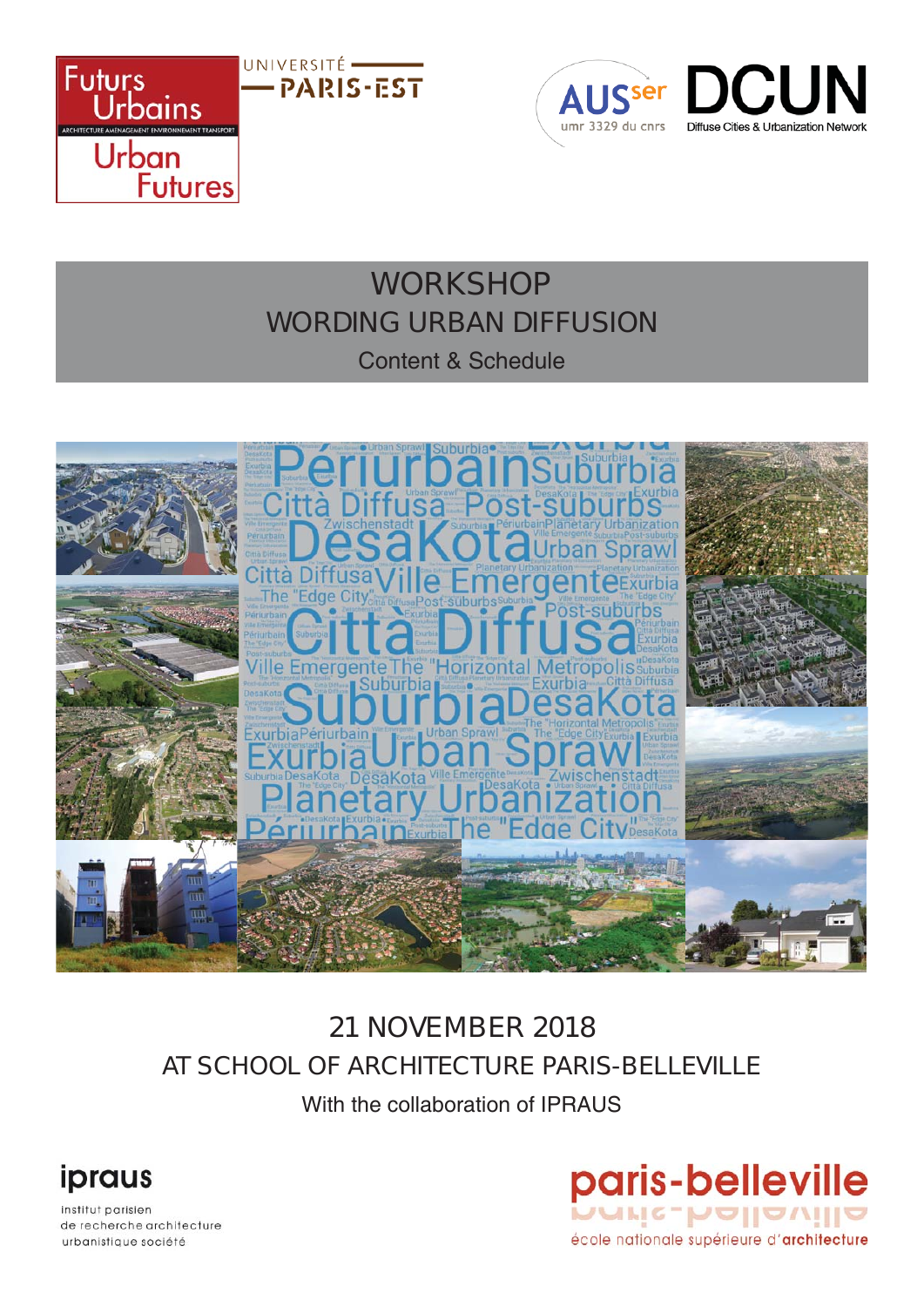



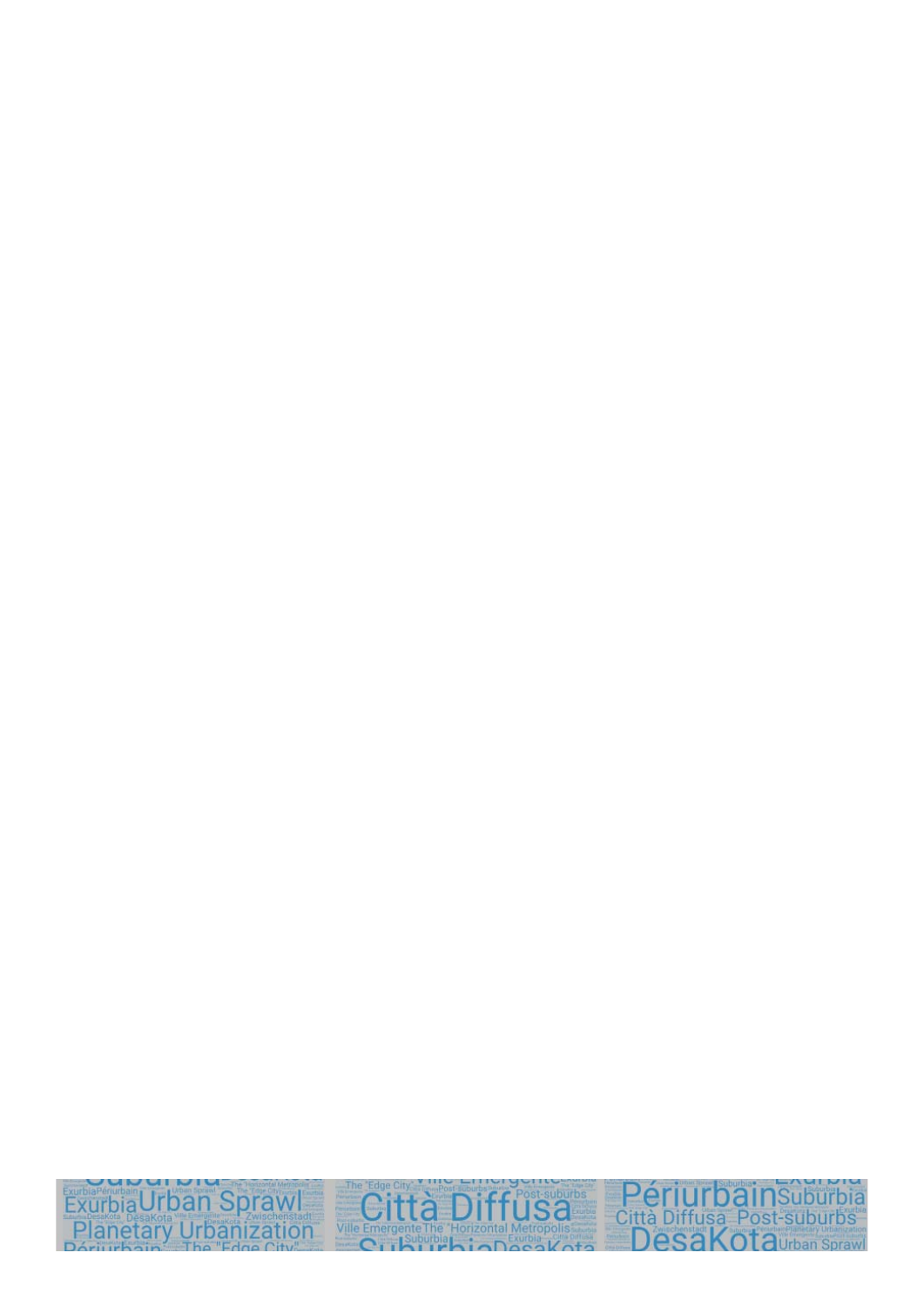Date : 21 November 2018

Organized by: Diffuse cities and Urbanization Network (DCUN) & Research group « Vocabularies of architectural and urban design across time » (CNRS / UMR-AUSSER)

Venue: Ecole Nationale Supérieure d'Architecture de Paris-Belleville (ENSA PB) 60, Boulevard de la Villette, 75019 Paris, FRANCE (Métro Belleville – Lignes 11 ou 2)

Scientific coordinators: Isabelle Chesneau (AUSser): Adele Esposito (AUSser): Joël Idt (Lab'Urba); Clément Musil (AUSser)

Scientific committee: Eric Chauvier (AAU); Leslie Belton-Chevallier (IFSTTAR); Delphine Callen (Lab'Urba); Isabelle Chesneau (AUSser); Valérie Dufoix (AUSser); Adele Esposito (AUSser); Charles Goldblum (AUSser), Joël Idt (Lab'Urba), Nathalie Lancret (AUSser); Clément Musil (AUSser), Vincent Négri (ISP)



The diffusion of urbanization on greater scales is a global phenomenon that has called for revision of the analytical frames used to understand the relation between territories and urbanism. Since the 1960s, research on diffusing urbanization in diverse geographical and historic contexts has produced terminologies and concepts in different languages.

This workshop, organized by the "Diffuse Cities and Urbanization Network" (DCUN), questions the abundance of such production: is it crucial to grasp the local specificities of diffusing urbanization in diverse settings? Does it reflect the discomfort of scholars and planners face to urbanization phenomena that are not easy to define? Do we still need new words and concepts, or shall we « compose with » the words that are already available to us, in order to describe present-day evolutions in the urban field?



liffusa Post-suburbs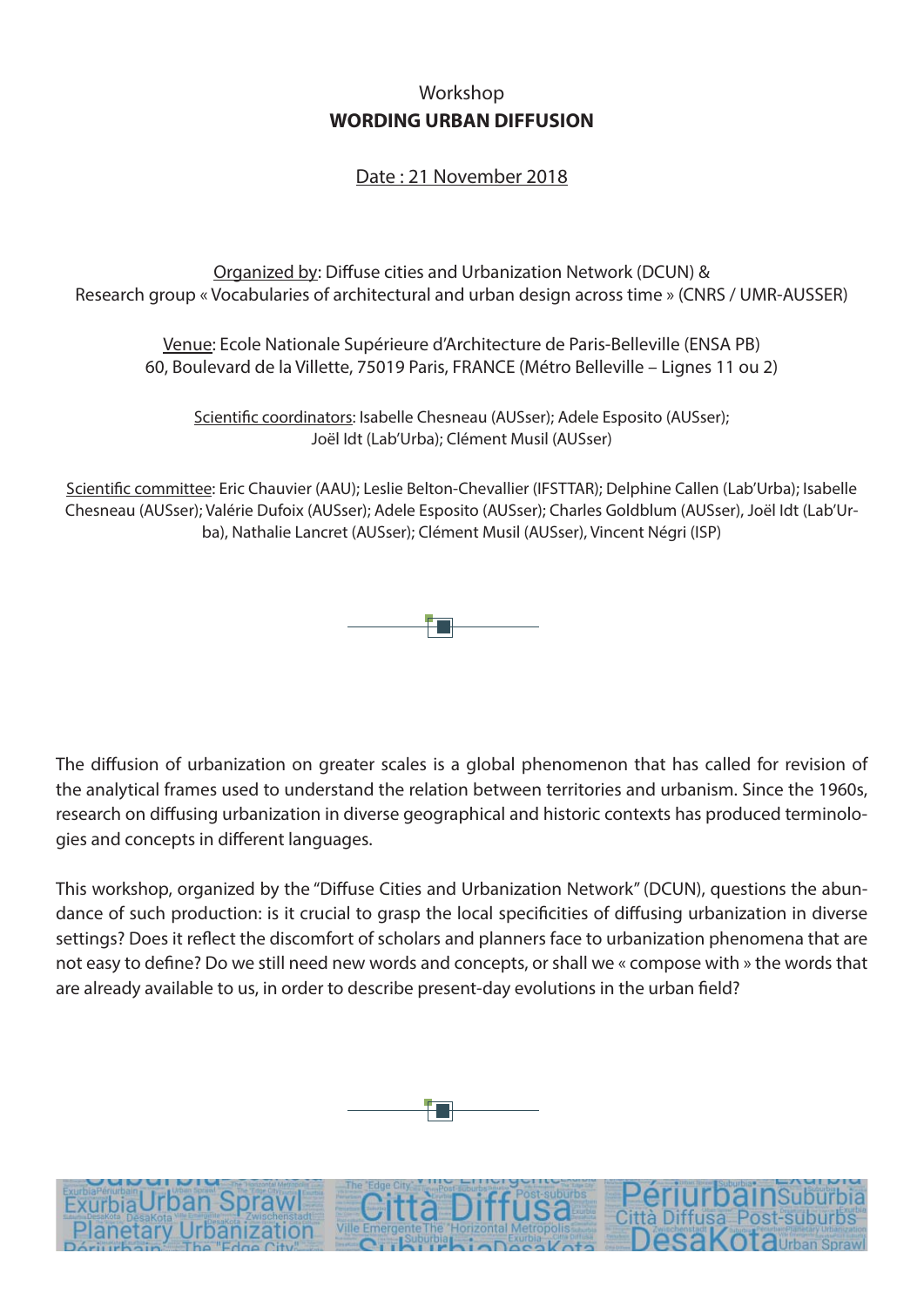## Programme

#### **MORNING SESSION**

9:00 - 9:30 - Reception of participants & coffee

9:30 - 9:45 - Introduction by the workshop's coordinators

9:45 - 10:30 - Thomas Sieverts "What are the problems with wording urban diffusion?"

10:30 - 11:00 - Susan Parham, Matthew Hardy & Stéphane Sadoux "Repairing Suburbs - The socio-spatial dimension of the traditional urbanism discourse"

 $11:00 - 11:20$  - Coffee break

11:20 - 11:50 - Marion Sabrié "Yangon in the political, economic, and urban transition: an 'emerging Metropolis'"

11:50 - 12:20 - Chiara Barattucci "The italian urban planners lexical inventions describing the diffusion and dispersion of urbanization, since 1960"

**12:30 - 14:00 Lunch Break - Buff et** 

#### **AFTERNOON SESSION**

14:00 - 14:45 - Charlotte Vorms "Does the notion of urban periphery always make sense? Perspectives from collective works on the naming of urban periphery"

14:45 - 15:15 - Fériel Boustil "Urban peculiarities in Algeria: words and specificities"

15:15 - 15:45 - Astrid Safina, Leonardo Ramondetti & Filippo Fiandanese "Diffuse Urbanization 'With Chinese Characteristics"

15:45 - 16:00 - Coffee break

16:00 - 16:30 - Anne Grillet-Aubert, Bernadette Laurencin & Arlex Gomez "The texture of the city. Words and Maps of Urban Diffusion in China"

16:30 - 16:45 - Charles Goldblum Concluding remarks

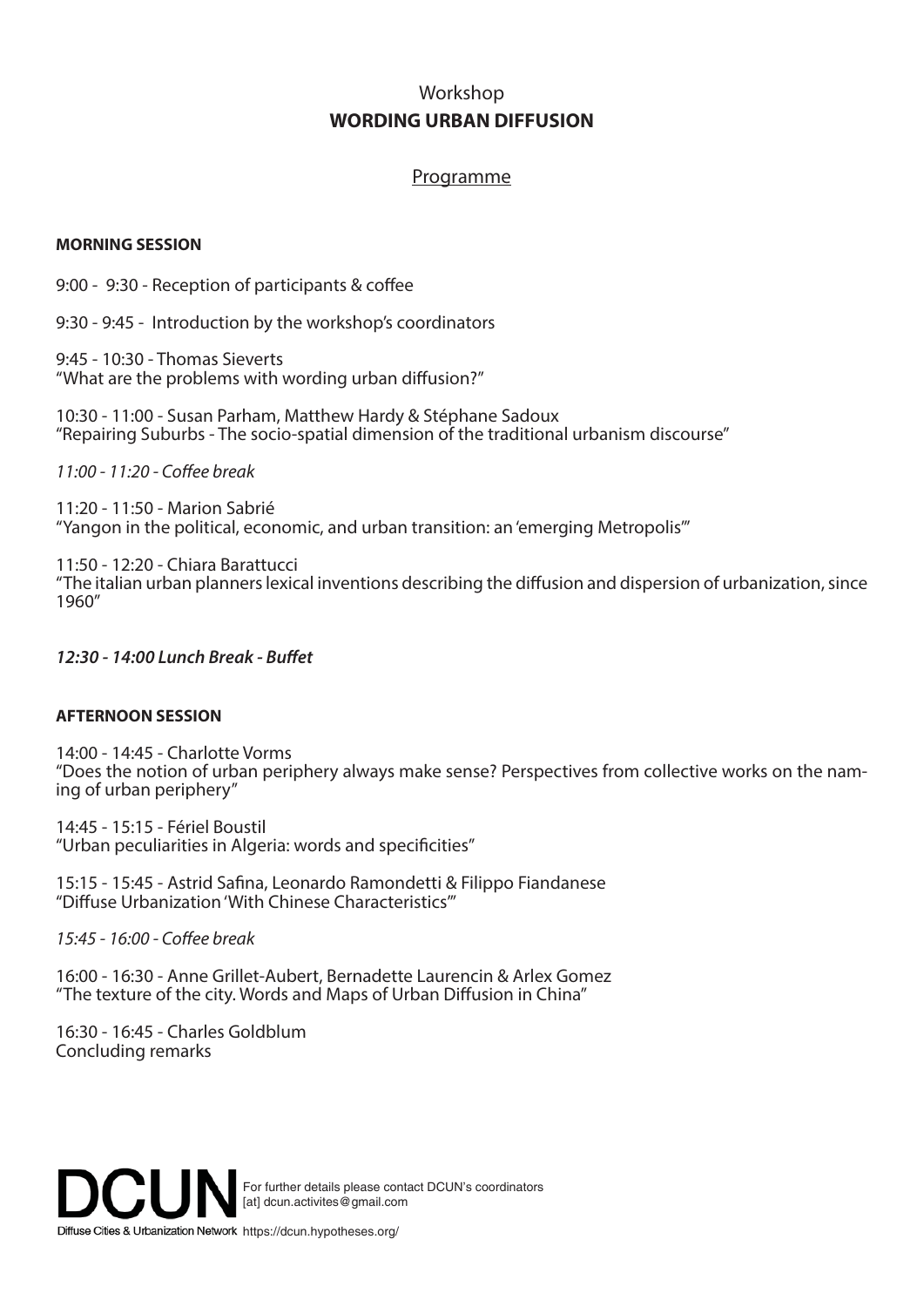Città Diffusa Post-su

## Participants & Abstracts

## **Thomas Sieverts** - Emeritus Professor, Technical University Darmstadt

#### "What are the problems with wording urban diffusion?"

**Exurbia Urban Spraw** 

**Planetary Urbanization** 

The talk discusses the importance of adequate terms for the phenomenon of urban diffusion and the necessity to use words, which are connectible to ordinary language.

This means, that an adequate word should evoke suitable, correct and not negative images, the latter we can observe in Germany and this makes constructive discussions difficult from the very beginning.

A good term might even have a poetic dimension. Completely artificial terms do not generally have these qualities. A special section discusses my own term Zwischenstadt.



**Susan Parham** - University of Hertfordshire; International Garden Cities Institute **Matthew Hardy** - Oxford University, Prince's Foundation for Building Community **Stéphane Sadoux** - Centre for Research in Construction Cultures; Grenoble School of Architecture; University Grenoble Alpes

## **"Repairing Suburbs - The socio-spatial dimension of the traditional urbanism discourse"**

In Britain and the United-States, suburbs have over the past couple of decades generated an increasing amount of academic research. Initially, many of these works attempted at shedding light on the forces shaping these changing suburban areas and at describing their spatial characteristics. More recently however, a number of publications have focused on design and action, in particular those produced by academics and practitioners who can be referred to as traditional urbanists. These works suggest a number of principles and methods aiming at transforming, retrofitting and 'repairing' suburbs identified as sprawl based on transect principles and in the light of current social, economic and environmental issues.

This paper relies on critical discourse analysis as a method for highlighting the socio-spatial dimension of traditional urbanism. A corpus of nine texts (dated 1996 to 2014) is analysed. These texts are representative of various strands of traditional urbanism (New urbanism, proponents of Urban Villages, of Garden Cities etc.)

The paper does not aim at judging the validity of this discourse, rather, the intention is to show how it built upon a specific language, in particular on vocabulary that explicitly refers to the social dimensions of human settlements.

Fairclough, N., 2003, Analysing Discourse. Textual Analysis for Social Research, New York, Routledge

Fairclough, N., 1992, Discourse and Social Change, Cambridge, Polity Press

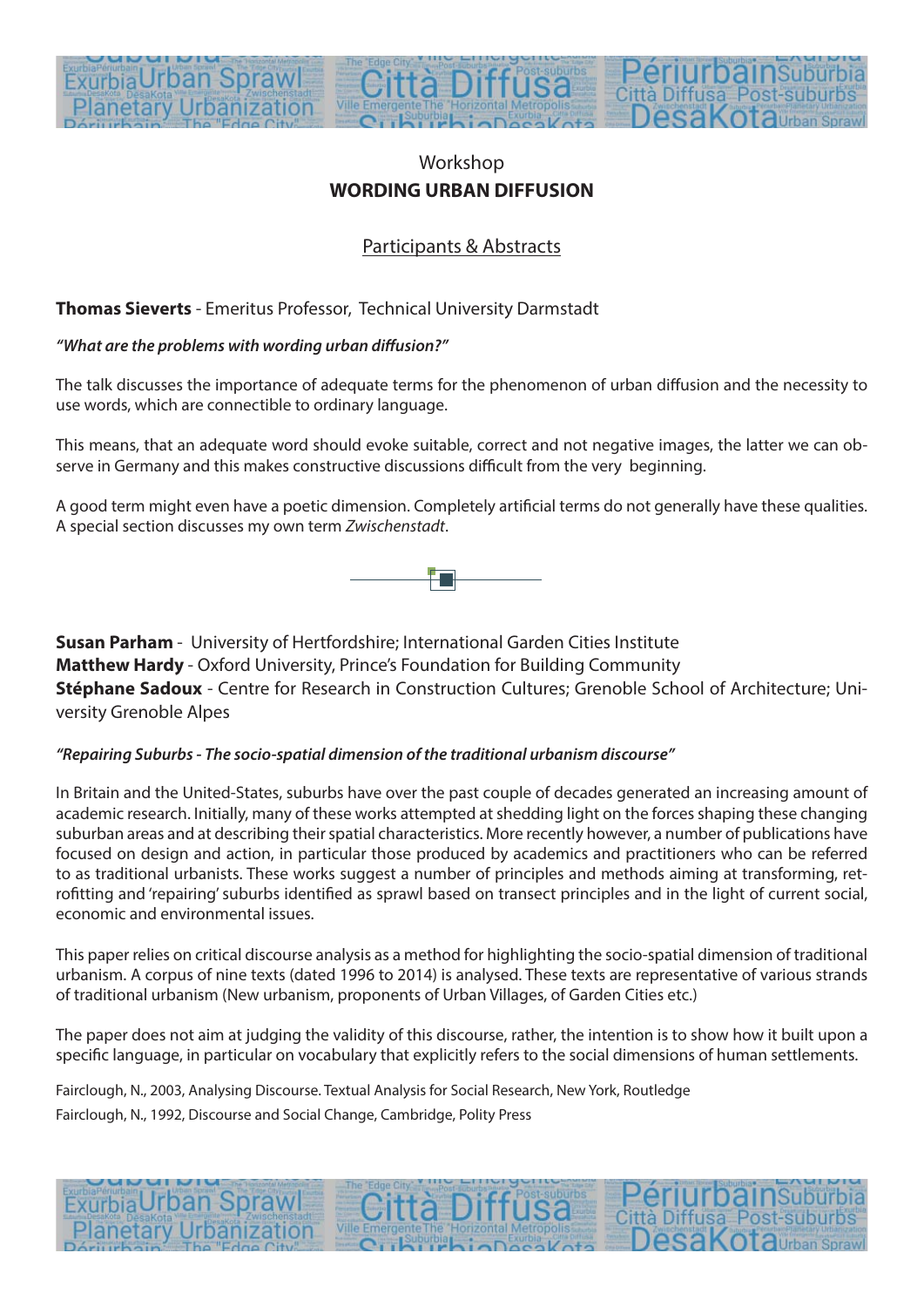## **Marion Sabrié** - University Rouen Normandie; UMR 6266 CNRS IDEES

## **"Yangon in the political, economic and urban transition: an 'emerging Metropolis'?"**

Elissalde writes about the metropolitan process as "relying on a network of major cities in which the phenomena of connectivity tend to outweigh the proximity relations" (2004). If such a process does not yet affect Yangon (a Southeast Asian city which is secondary at the global and regional scales and the former political capital of Myanmar, which remains its economic capital), this city is experiencing an unprecedented urban sprawl, due to its renewed attractiveness since the economic liberalization of the country and the important immigration from its region and the other national regions.

Is it relevant to apply to it the exogenous term "emerging metropolis" (Mckelvey, 1961), used to describe the developed cities of the North for about 60 years? In recent years, other terms have been developed evoking "embryonic forms of registration of metropolisation" (Peyronnie et al., 2017) or a "minor-mode metropolisation" (Franck & Sanjuan, 2016, Franck et al., 2012) to describe the process at work in the important cities of neighboring countries. The term "minor", unlike "emerging", means a smaller and recent phenomenon. However, no indication is given about the process at work: if, in time, it remains limited or not.

How are the Myanmar people expressing this metropolitan process in progress, in connection with the opening of the country and the globalization of its territory and its economy since 2010? Thus, would speaking of Yangon as "a metropolis", while the municipal authorities have not yet defined it administratively as such and that its limits are still vague, be adopting an erroneous representation of this urban territory, or even dumping an exogenous representation on it? While Yangon is experiencing accelerated urban catch-up, partly due to its significant urban sprawl, what about its integration into global flows and its metropolitan functions?

The purpose of my presentation will be to analyze to what extent the Western conceptual framework influences or determines the production of knowledge about the accelerated urbanization of Yangon and its corollaries. To carry out my analysis, it would be relevant to take into account the production of knowledge in Myanmar, but because of the four decades of military dictatorship, it has been much weakened. I will then base my analysis on criteria derived from interviews with the actors of the contemporary Myanmar urban fabric and from the categories in the regional urban analysis.

Franck, Manuelle et Sanjuan, Thierry (eds), 2016, Territoires de l'urbain en Asie. Une nouvelle modernité? Paris : CNRS, Alpha.

Franck, Manuelle, Goldblum Charles, Taillard, Christian (eds), 2012, Territoires de l'urbain en Asie du Sud-Est. Métropolisations en mode mineur, Paris : CNRS, Alpha.

Elissalde, Bernard, 2004, Article « Métropolisation », Hypergéo, En ligne : [http://www.hypergeo.eu/spip.php?article75#], consulté le 17/10/2018.

Mckelvey, Blake, 1961, Rochester: an emerging metropolis, 1925-1961. Rochester : Christopher Press.

Peyronnie, Karine, Taillard, Christian, Sisoulath, Bounleuam (eds), 2017, Transitions urbaines en Asie du Sud-Est, Marseille : IRD Editions, Collection Suds.

Città Diffusa Pos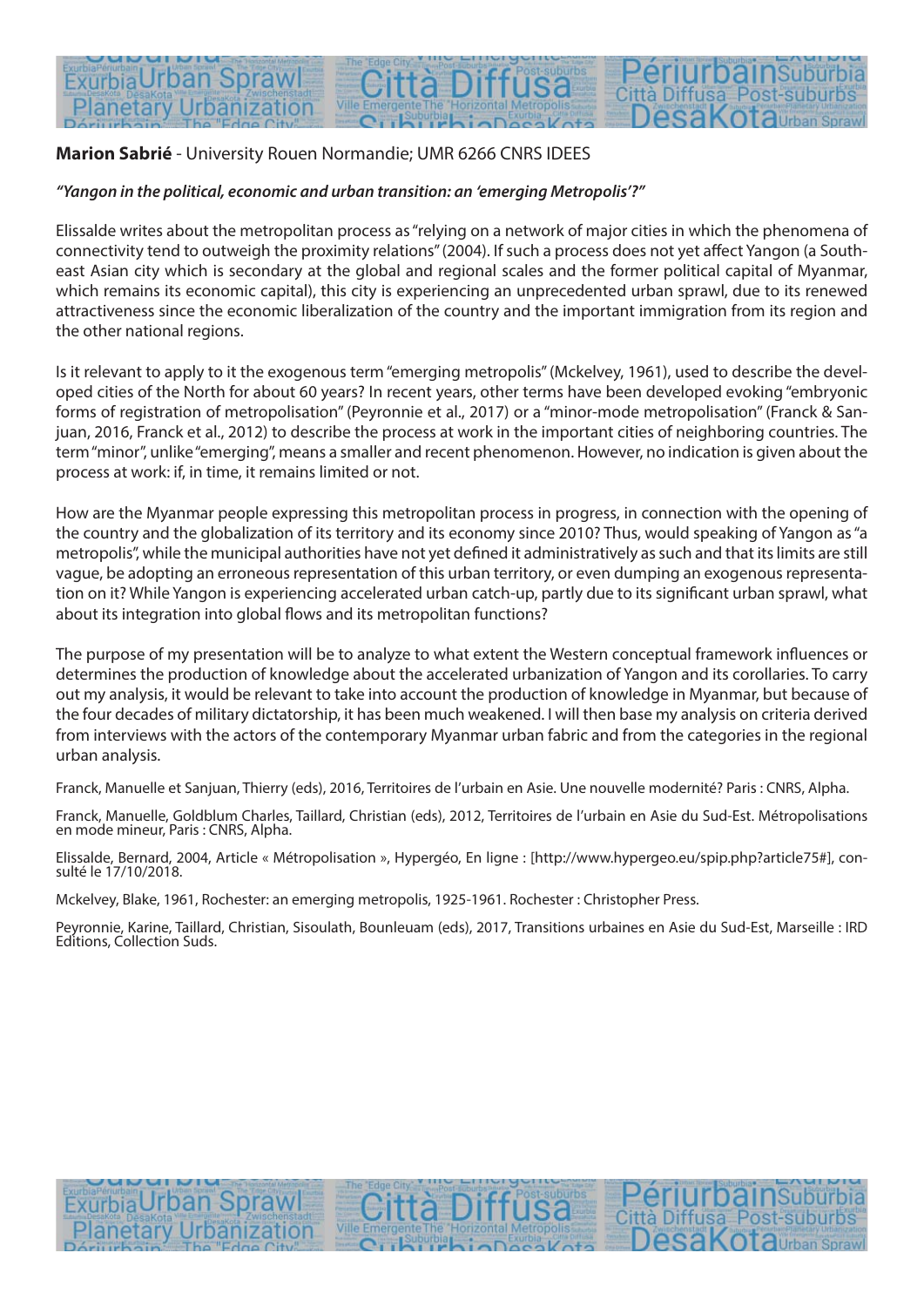## **Chiara Barattucci** - University Iuav of Venice, Polytechnic University of Milan

#### **"The italian urban planners lexical inventions describing the diff usion and dispersion of urbanization, since 1960"**

Città Diffusa Post-su

This presentation aims at explaining the functioning of sector language of italian urban planners in relation to their rich neological creation about low density urbanization.

In this contribution the author identifies and observes, in particular, the use, the diffusion and the role of three neological expressions, widely used from the sixties by Italian planners in their texts: (i) Campagna urbanizzata, (ii) Urbanizzazione diffusa and (iii) Città diffusa.

Speaking of Città diffusa, this presentation will also stress the significance given to this expression by its inventor, Professor Francesco Indovina (thanks to a recent interview realized for the DCUN's workshop).



## **Charlotte Vorms** - University Paris 1 Panthéon-Sorbonne

**ExurbiaUrban Spraw** 

Planetary U

#### **"Does the notion of urban periphery always make sense? Perspectives from collective works on the naming of urban periphery"**

Drawing on the experience of several collective works ("Les mots de la ville" research programme, the book What's in a name?

Talking about suburbs, and "La ville informelle au 20e siècle" research programme), the talk will discuss the relevance of the generic notion of urban periphery and the importance of other criteria to describe urban space, according to place, time and speakers.



## **Fériel Boustil** - University Paris Nanterre, Lavue Mosaique Institute

#### "Urban peculiarities in Algeria: words and specificities"

The classic concepts of urbanization of the countryside (periurbanization, urban sprawl, etc.) are concepts that present the evolution of the urban world as a simple consequence of urbanization mechanisms in the morphological and functional sense of the term whether in America or in Europe.

The urban growth in the western Mitidja in Algeria implies an incorporation of several terms in the social system of the city of the "periurbanisation", "rurbanisation" and "between two", this intimate mixture between city and countryside is as much in space than in the heads of the inhabitants (Pagés, 1985). Peri-urban areas move and move away (Steinberg, 1991) but in Algeria - formerly colonized country - this state of affairs is rather characterized by the notion of order and disorder and a process of migration between town and country (Bendjedid, 1998).

We have approached this contribution, on the phenomenon of rurbanisation by the presentation of the various concepts, in relation with our research subject, and which can enable us to clarify our vision on the subject such as: the city, the countryside, the growth urbanization, urbanization, peri-urbanization ... The need to better understand our theme, led us to do a modest research on terminology in Algeria. Where we have seen that the origins of urban notions date back to the colonial period and have diluted after independence, especially in the period of the nation-

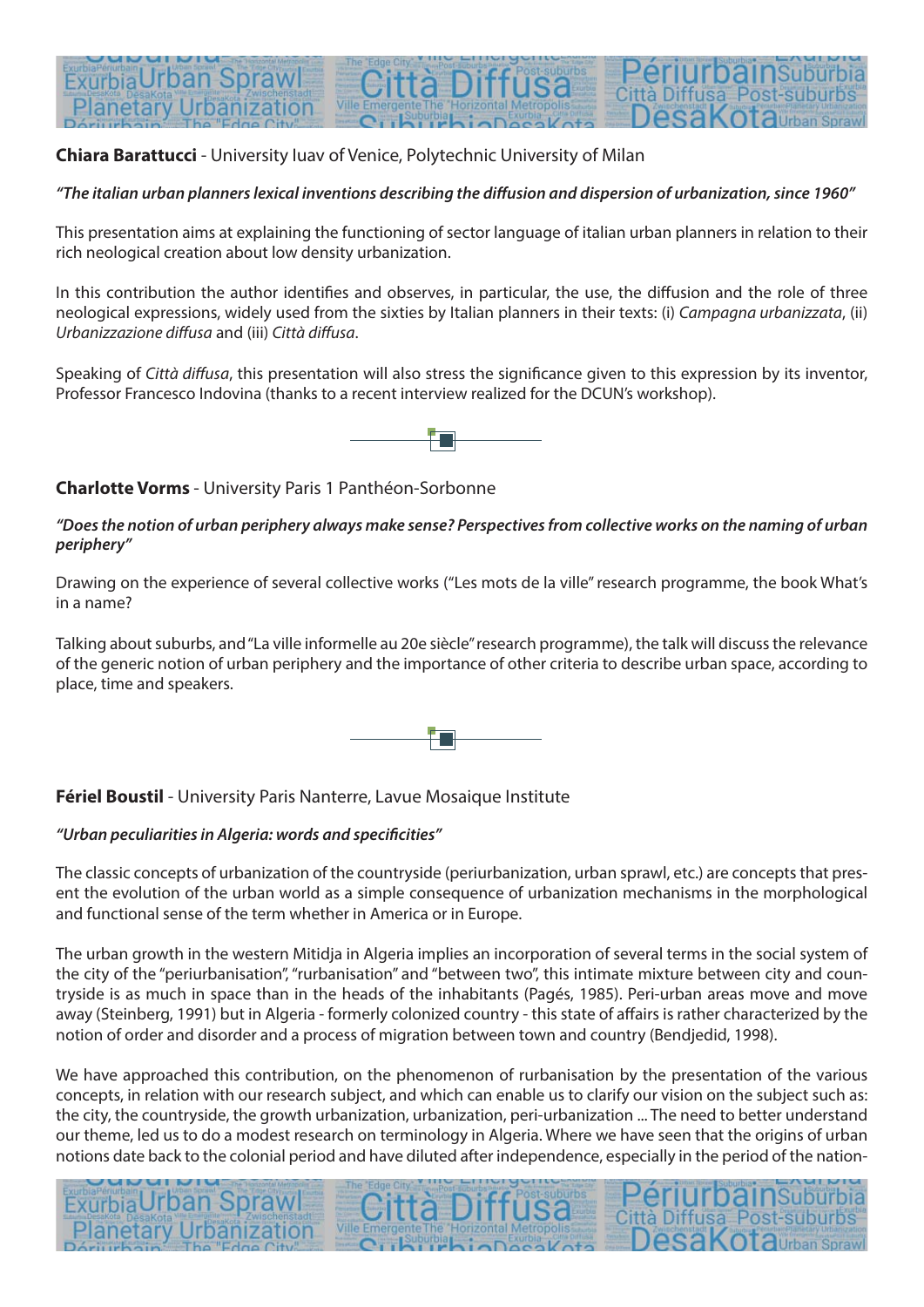## **ExurbiaUrban Spraw Planetary Urbanization**

al tragedy (1992-2002).

According to the national statistics office (ONS), the equivalent of INSEE in Algeria or peri-urban terminology is not used, we speak of the upper urban (UP) or semi-urban potential (SUP) contrary to academic research or the diffusion of the urban according to the French lexicon is very widespread.

Périurbainsubur

**Città Diffusa Post-suburbs** 

That said, the phenomenon of rural urbanization is one of the problems characterized as a necessary evil in the stage of development and spatial growth of the city. Its concept differs from one country to another and more particularly between developed and underdeveloped cities. Rurbanization in western countries is linked to urban growth and dependent on the city, it is organized around the nuclei of the rural habitat without creating a new continuous fabric.

In the aftermath of independence, the Algerian space gradually becomes the fruit of a model resulting from "arbitrary and outrageous" decisions of the manager or political decision-makers as potential leaders of the territorial entity. Because of this policy, the rurbanisation in Algeria and characterized by the proliferation of informal constructions, with their different forms. These proliferations which developed on spaces more or less devalued their population increase in a considerable way. This increase comes mainly from rural exodus from sub-territories or remote areas has created negotiating territories "new interweaving between rural areas and urban society" (Poulot, 2006).



Astrid Safina - Politecnico di Torino; Department of Architecture and Design **Leonardo Ramondetti** - Politecnico di Torino; Department of Architecture and Design **Filippo Fiandanese** - Politecnico di Torino; Department of Architecture and Design

## **"Diff use Urbanization 'With Chinese Characteristics'"**

xurbia Urban Spraw

**Planetary Urbanization** 

The contemporary Chinese landscape has been mainly described by opposing megalopolis to minor cities, coastal to inland regions, and urban to rural areas. However, during the past three decades this landscape has been radically transformed, and nowadays the spread urbanization does not allow the persistence of dichotomic interpretations. Within this framework, a 'blurred space' is taking shape by the erosion of boundaries and hierarchies between cities and countryside, by the capillarity of the infrastructures and by stronger interconnections between urban and rural areas. In recent years, scholars have used different expressions to describe this phenomenon, such as city regions (coordinated regional governance encompassing different local municipalities) (Yeung, 2000; Ye, 2017) or urban agglomerations (cluster of cities of a certain dimensions) (Fang and Yu, 2016); while others have associated it to the south-east Asian desakota regions (referring to the functional mix that it is possible to find in the area) (McGee et al., 2007), or to the suburban or post-suburban areas (referring to the way this new spaces are challenging the existing cities) (Phelps and Wu, 2011).

All these descriptions highlight some ambiguous similarities to the diffuse urbanization of other parts of the world, while overlooking some peculiarities of the Chinese context. This fact raises the question: what are the spatial features of this diffuse urbanization 'with Chinese characteristics'? The aim of this contribution is to investigate this issue by 'grounding words', hence looking at the physical characteristics of the space. In fact, while in Chinese context the words used to describe diffuse urbanization mainly refer to its administrative role, dimension or productive or economic characters; the purpose of the investigation is to question the ongoing transformation by inquiring the 'cultural artifacts' (Rowe, 1991) on the ground, such as the new forms of urban expansion, the infrastructural systems or the new settlements.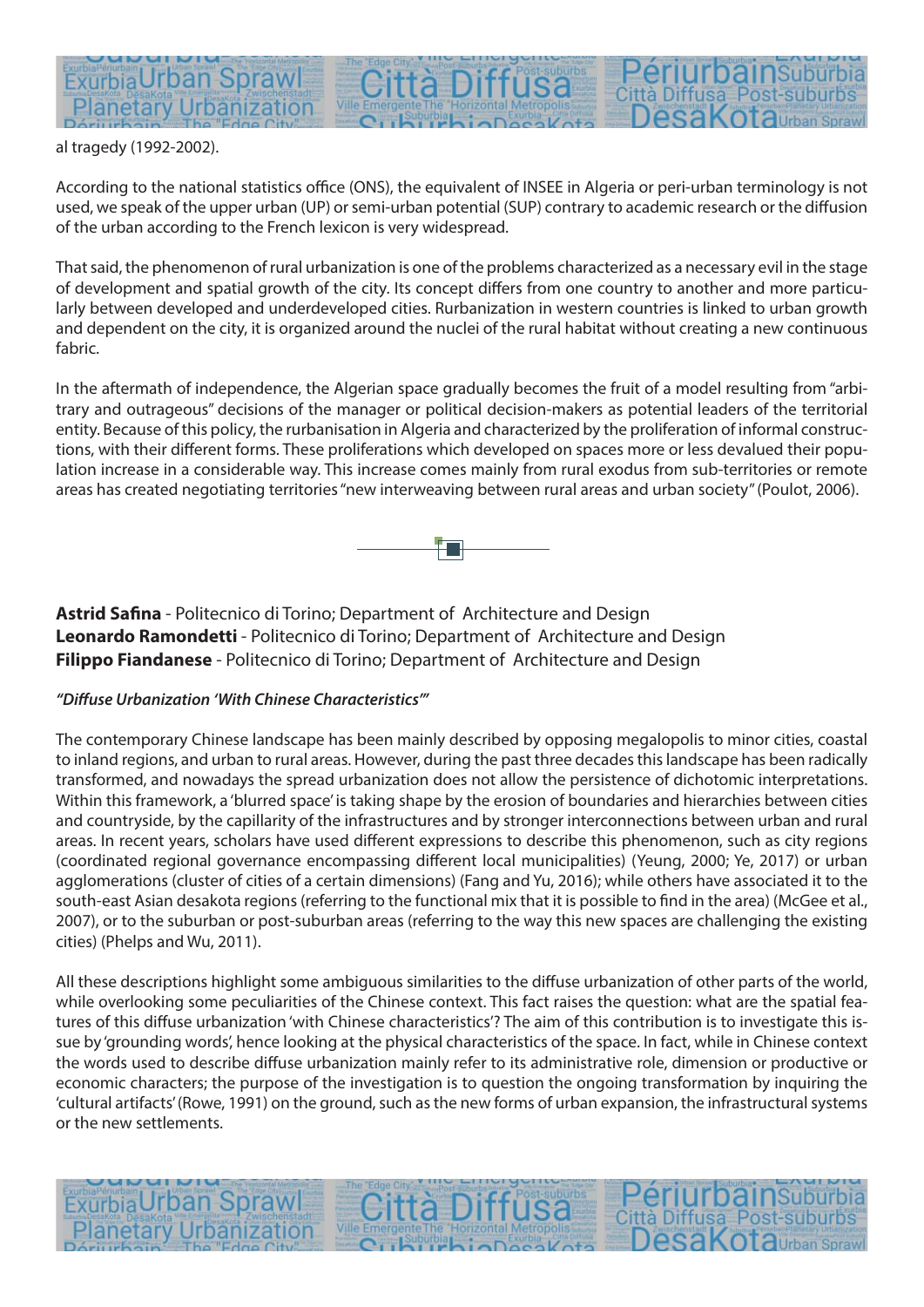## **ExurbiaUrban Spraw Città Diffusa Post-suburbs Planetary Urbanization**

Thus, this contribution presents some outcomes of the ongoing empirical researches on the city of Zhaoqing, in the Pearl River Delta, the city of Zhengzhou, in the Central Plain Agglomeration, and Tongzhou District, in the JingJinJi Region . The materials provided by the authors (maps, photographs and data) will be discussed to question the relation between words and spaces.

Fang C., & Yu D. (2016), China's New Urbanization: Developmental Paths, Blueprints and Patterns, Springer.

McGee, T., Lin, G. C., Wang, M., Marton, A., & Wu, J. (2007), China's urban space: development under market socialism, Routledge.

Phelps, N. A., & Wu, F. (Eds.). (2011), International perspectives on suburbanization, New York: Palgrave Macmillan.

Rowe, P. G. (1991), Making a middle landscape, Mit Press.

xurbiaUrban Spraw

**Planetary Urbanization** 

Rowe, P. G. (2005), East Asia modern: shaping the contemporary city, Reaktion books.

Ye, L. (2017), Urbanization and Urban Governance in China, Springer.

Yeung, Y. M. (2000), Globalization and networked societies: urban-regional change in Pacific Asia, University of Hawaii Press.

**Anne Grillet Aubert** - Paris-Belleville School of Architecture, IPRAUS Institute, UMR AUSser **Bernadette Laurencin** - Paris-Belleville School of Architecture, IPRAUS Institute, UMR AUSser **Arlex Gomez** - Paris-Belleville School of Architecture, IPRAUS Institute, UMR AUSser

#### **"The texture of the city. Words and Maps of Urban Diff usion in China"**

A rich vocabulary gives account of diffuse urbanization in Europe and in other continents. These words designate different processes and forms of urban sprawl. They invite us to examine the morphological specificities of urbanization in different contexts that also depend on preexisting urban forms. Does diffuse urbanization break with former substrata and processes? Is it a symptom of broader and deeper transformations?

This paper describes the patterns of urban diffusion in China in relation with Chinese lexicon on cities and urbanization. Also, it compares diffuse urban morphologies in China with other periurban territories in Europe and the United-States.

We draw on several documentary sources: 1/ A Chinese lexicon on cities and territories based on recent research on urbanization in China; 2/ A comprehensive SIG mapping of the urban region of Shanghai, developed in the framework of the postgraduate program « Architecture and Urban Project » (ENSA of Paris-Belleville) since 2007; 3/ Several PhD theses; 4/ A collection of maps of the urban regions of Washington, Milan, Brussels, and Paris, realized with the purpose of comparative research; 5/ Series of maps of five urban regions drawn in line with a consistent graphic charter and bar scale.

The objective of these maps is to show the « texture » of urban dispersion at different levels of analysis and representation - from the regional dimension to the building - in order to identify what are the most relevant scales of urban dispersion. They are the starting point for the interpretation of current processes of transformation.

The texture designates « the grain », the minimal unit of meaning, the words of urban dispersion in different languages; a category of visual variables for cartographic representation and the nucleus of urbanization from which further urban development will sprout in the future. On the one hand, we compare the words in the national languages to the urban forms that they designate. On the other hand, we compare diverse morphologies of urban dispersion. We show the facets of the « the texture of the city » - I.e., the genesis and the texture of urbanization, its materiality, its dimension, its hierarchies, and spacing. The use of local lexicon helps us identifying the gaps between the meanings of the words and geographical realities.

**Città Diffusa Post-suburbs**